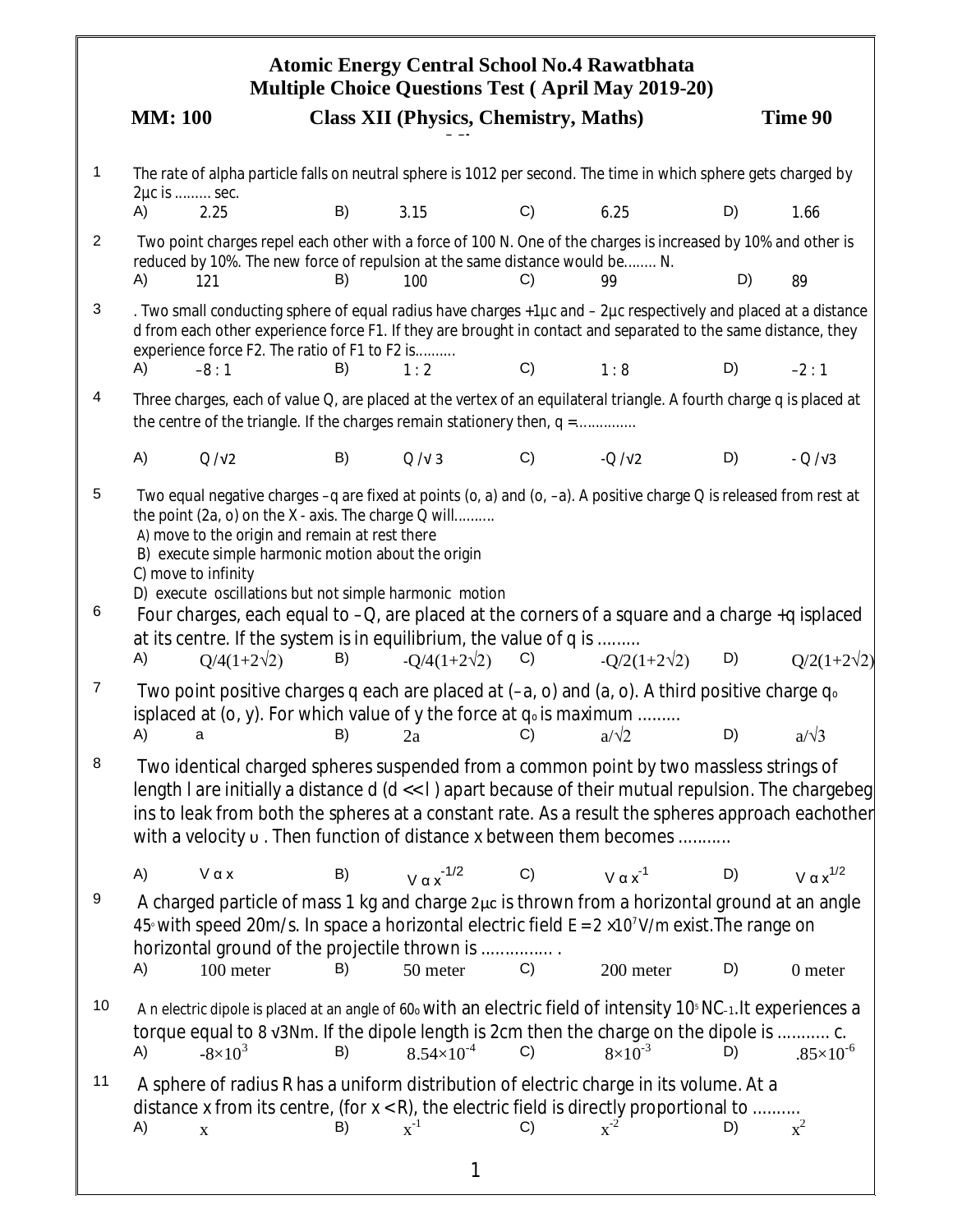| 12 |                                                                                                                                                                                                                                                                                                                                                                                                                                                                             | Two Points P and Q are maintained at the Potentials of 10 v and -4 v, respectively. The<br>work done in moving 100 electrons from P to Q is                                                                                                                                                                                                      |    |                                     |    |                                     |    |                                      |  |
|----|-----------------------------------------------------------------------------------------------------------------------------------------------------------------------------------------------------------------------------------------------------------------------------------------------------------------------------------------------------------------------------------------------------------------------------------------------------------------------------|--------------------------------------------------------------------------------------------------------------------------------------------------------------------------------------------------------------------------------------------------------------------------------------------------------------------------------------------------|----|-------------------------------------|----|-------------------------------------|----|--------------------------------------|--|
|    | A)                                                                                                                                                                                                                                                                                                                                                                                                                                                                          | $2.24 \times 10^{-16}$ J                                                                                                                                                                                                                                                                                                                         | B) | $-9.60 \times 10^{-17}$ J           | C) | $-2.24 \times 10^{-16}$ J           | D) | $9.60 \times 10^{-17}$               |  |
| 13 | A)                                                                                                                                                                                                                                                                                                                                                                                                                                                                          | The electric Potential V at any Point o (x, y, z all in metres) in space is given by $V = 4x^2$<br>volt. The electric field at the point (1m, 0.2m) in volt/metre is<br>8, along<br>negative $x$ - axis                                                                                                                                          | B) | 8, along<br>positives $x -$<br>axis | C) | 16, along<br>negative $x -$<br>axis | D) | 16, along<br>positives<br>$x - axis$ |  |
| 14 |                                                                                                                                                                                                                                                                                                                                                                                                                                                                             | Charges of $+3.33\times10^{-9}$ C are placed at each of the four corners of a square of side 8cm. The<br>potential at the intersection of the diagonals is                                                                                                                                                                                       |    |                                     |    |                                     |    |                                      |  |
| 15 | A)<br>B)<br>900 v2 Volt<br>C)<br>D)<br>150 v2 Volt<br>1500 v2 Volt<br>3600 Volt<br>. Two identical balls having like charges and placed at a certain distance apart repel each other with a certain<br>They are brought in contact and then moved apart to a distance equal to half their initial separation<br>force.<br>The force of repulsion between them increases 4.5 times in comparison with the initial value. The ratio of the<br>initial charges of the balls is |                                                                                                                                                                                                                                                                                                                                                  |    |                                     |    |                                     |    |                                      |  |
|    | A)                                                                                                                                                                                                                                                                                                                                                                                                                                                                          | 4:1                                                                                                                                                                                                                                                                                                                                              | B) | 6:1                                 | C) | 3:1                                 | D) | 2:1                                  |  |
| 16 | A)                                                                                                                                                                                                                                                                                                                                                                                                                                                                          | A point charge q is situated at a distance r from one end of a thin conducting rod of length L having a charge Q<br>(uniformly distributed along its length). The magnitude of electric force between the two is<br>$2kqQ/r(r + L)$                                                                                                              | B) | $kqQ/r(r+L)$                        | C) | $kqQ/r(r - L)$                      | D) | $kQ/r(r+L)$                          |  |
| 17 | Two point charges of +16µc and -9µc are placed 8 cm apart in air.  Distance of a point from -9µc charge<br>at which the resultant electric field is zero.                                                                                                                                                                                                                                                                                                                   |                                                                                                                                                                                                                                                                                                                                                  |    |                                     |    |                                     |    |                                      |  |
|    | A)                                                                                                                                                                                                                                                                                                                                                                                                                                                                          | 24 cm                                                                                                                                                                                                                                                                                                                                            | B) | 9 cm                                | C) | <b>16 cm</b>                        | D) | 35 cm                                |  |
| 18 | An inclined plane making an angle of 30° with the horizontal is placed in an uniform electric field<br>E = 100 Vm-1. A particle of mass 1 kg and charge 0.01 c is allowed to slide down from rest from a height of 1m. I<br>f the coefficient of friction is 0.2 the time taken by the particle to reach the bottom is  sec.                                                                                                                                                |                                                                                                                                                                                                                                                                                                                                                  |    |                                     |    |                                     |    |                                      |  |
|    | A)                                                                                                                                                                                                                                                                                                                                                                                                                                                                          | 2.337                                                                                                                                                                                                                                                                                                                                            | B) | 4.337                               | C) | 5                                   | D) | 1.337                                |  |
| 19 |                                                                                                                                                                                                                                                                                                                                                                                                                                                                             | A small sphere whose mass is 0.1 gm carries a charge of $3 \times 10^{-10}$ C of a silk fibre 5 cm long. The other end of the<br>fibre is attached to a large vertical conducting, which has a surface charge of $25 \times 10^{-25}$ Cm <sup>-2</sup> on each side.<br>When the system is freely hanging the angle fibre makes with vertical is |    |                                     |    |                                     |    |                                      |  |
|    | A)                                                                                                                                                                                                                                                                                                                                                                                                                                                                          | $41.8^{0}$                                                                                                                                                                                                                                                                                                                                       | B) | $45^{\circ}$                        | C) | $40.8^{0}$                          | D) | $45.8^{0}$                           |  |
| 20 |                                                                                                                                                                                                                                                                                                                                                                                                                                                                             | A Semicircular rod is charged uniformly with a total charge Q coulomb. The electric field intensity at the centre of<br>curvature is                                                                                                                                                                                                             |    |                                     |    |                                     |    |                                      |  |
|    | A)                                                                                                                                                                                                                                                                                                                                                                                                                                                                          | 2KQ/ $\pi r^2$                                                                                                                                                                                                                                                                                                                                   | B) | 3КQ $/\pi r^2$                      | C) | KQ/ $πr2$                           | D) | 4KQ/ $\pi r^2$                       |  |
| 21 |                                                                                                                                                                                                                                                                                                                                                                                                                                                                             | Two uniformly charged spherical conductors A and B having radius 1mm and 2mm are separated by a distance<br>of 5 cm. If the spheres are connected by a conducting wire then in equilibrium condition, the ratio of the<br>magnitude of the electric fields at the surfaces of spheres A and B is                                                 |    |                                     |    |                                     |    |                                      |  |
|    | A)                                                                                                                                                                                                                                                                                                                                                                                                                                                                          | 4:1                                                                                                                                                                                                                                                                                                                                              | B) | 1:2                                 | C) | 2:1                                 | D) | 1:4                                  |  |
| 22 |                                                                                                                                                                                                                                                                                                                                                                                                                                                                             | In Millikan's oil drop experiment an oil drop carrying a charge Q is held stationary by a p.d. 2400 v between the<br>plates. To keep a drop of half the radius stationary the potential difference had to be made 600 v. What is the<br>charge on the second drop?                                                                               |    |                                     |    |                                     |    |                                      |  |
|    | A)                                                                                                                                                                                                                                                                                                                                                                                                                                                                          | 3Q/2                                                                                                                                                                                                                                                                                                                                             | B) | Q/4                                 | C) | Q                                   | D) | Q/2                                  |  |
| 23 |                                                                                                                                                                                                                                                                                                                                                                                                                                                                             | . Equal charges q are placed at the vertices A and B of an equilateral triangle ABC of side a. The magnitude of<br>electric field at the point c is                                                                                                                                                                                              |    |                                     |    |                                     |    |                                      |  |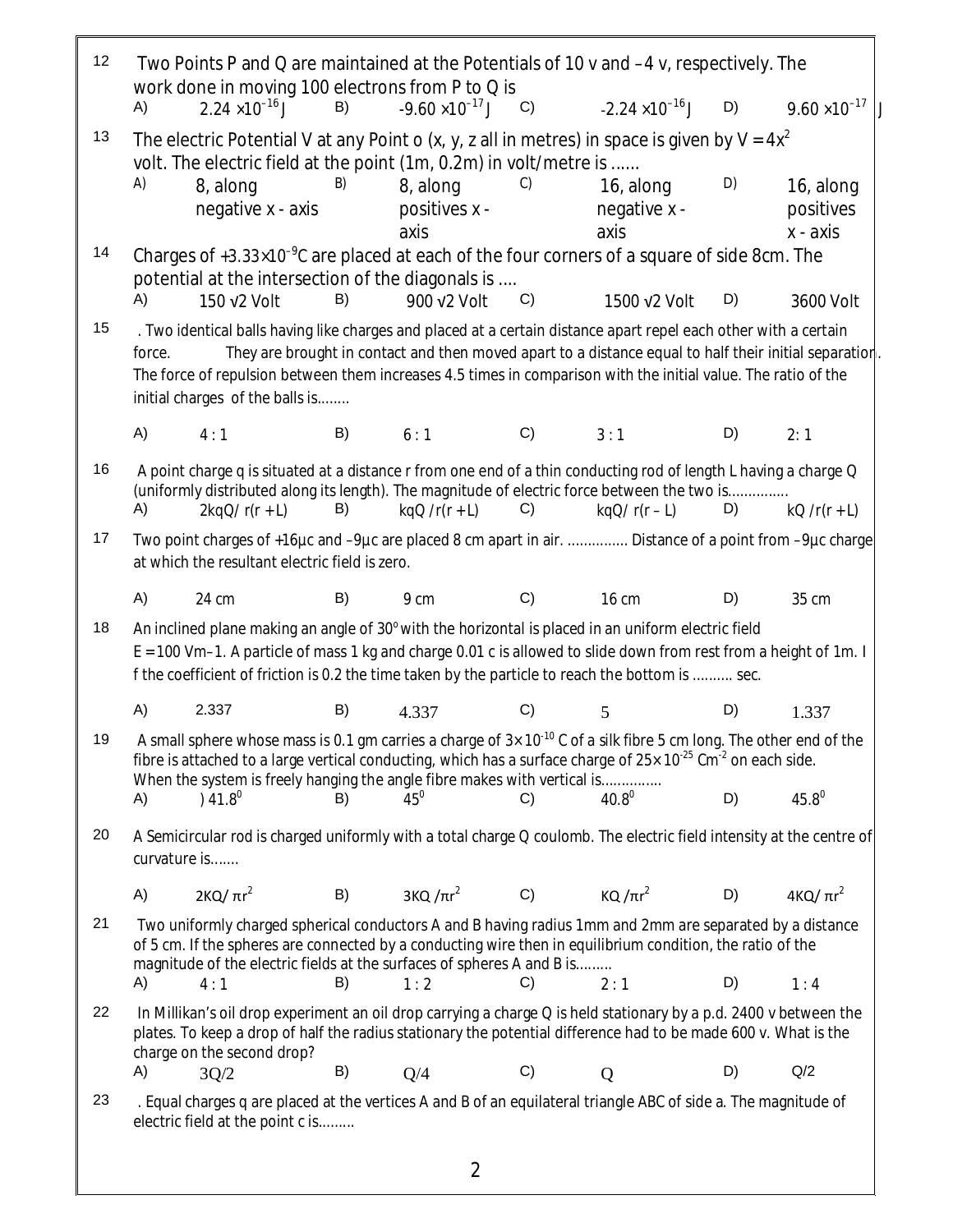|    | A)                 | Kq $/a2$                                                                                                                                                                                                                                                            | B) | $3Kq/a^2$                                                                        | C)            | $2Kq/a^2$                                    | D) | $q/\pi \epsilon$ 2 t a                      |
|----|--------------------|---------------------------------------------------------------------------------------------------------------------------------------------------------------------------------------------------------------------------------------------------------------------|----|----------------------------------------------------------------------------------|---------------|----------------------------------------------|----|---------------------------------------------|
| 24 |                    | A Charge q is placed at the centre of the open end of cylindrical vessel. The flux of the electric field through the                                                                                                                                                |    |                                                                                  |               |                                              |    |                                             |
|    | A)                 | surface of the vessel is<br>$q/\epsilon_0$                                                                                                                                                                                                                          | B) | $q/2 \in_0$                                                                      | C)            | $2q/\epsilon_0$                              | D) | Zero                                        |
| 25 |                    | An infinitly long thin straight wire has uniform linear charge density of 1/3 c/m. Then, the magnitude of the                                                                                                                                                       |    |                                                                                  |               |                                              |    |                                             |
|    |                    | electric intiensity at a point 18 cm away is $NC^{-1}$                                                                                                                                                                                                              |    |                                                                                  |               |                                              |    |                                             |
|    | A)                 | $0.66 \times 10^{11}$                                                                                                                                                                                                                                               | B) | $1.32 \times 10^{11}$                                                            | C)            | $0.33 \times 10^{11}$                        | D) | $3 \times 10^{11}$                          |
| 26 |                    | . A long string with a charge of $\lambda$ per unit length passes through an imaginary cube of edge I. The maximum                                                                                                                                                  |    |                                                                                  |               |                                              |    |                                             |
|    | possible<br>A)     | $V3\lambda$ I/ $\epsilon_0$                                                                                                                                                                                                                                         | B) | flux of the electric field through the cube will be<br>$\lambda$ I/ $\epsilon_0$ | C)            | $V2\lambda$ I/ $\epsilon_0$                  | D) | $6\lambda l^2/\epsilon_0$                   |
| 27 |                    | Three charges 2q, -q, -q are located at the vertices of an equilateral triangle. At the centre of the triangle.                                                                                                                                                     |    |                                                                                  |               |                                              |    |                                             |
|    | A)                 | The Field is Zero<br>but Potential is<br>non - zero                                                                                                                                                                                                                 | B) | The Field is<br>non - Zero but<br>Potential is zero                              | C)            | Both field and<br>Potential are<br>Zero      | D) | Both field<br>and Potential<br>are non-Zero |
| 28 |                    | In the electric field of a point charge q, a certain charge is carried from point A to B, C, D and E. Then the work dome                                                                                                                                            |    |                                                                                  |               |                                              |    |                                             |
|    | A)                 | Is least along the<br>Path AB                                                                                                                                                                                                                                       | B) | Is least along<br>the Path AD                                                    | C)            | Is Zero along all<br>the Path AB, AC,<br>and | D) | Is least along<br>AE                        |
| 29 |                    | . Three concentric spherical shells have radii a, b and c ( $a < b < c$ ) and have surface charge densities $\sigma$ , $-\sigma$ and $\sigma$<br>respectively. If $V_A$ , $V_B$ and $V_C$ denote the Potentials of the three shells, then for $c = a + b$ , we have |    |                                                                                  |               |                                              |    |                                             |
|    | A)                 | $V_C = V_B = V_A$                                                                                                                                                                                                                                                   | B) | $V_c = V_B \neq V_A$                                                             | C)            | $V_c \neq V_B \neq V_A$                      | D) | $V_C = V_A \neq V_B$                        |
| 30 |                    | Two charged spheres of radii R1 and R2 having equal surface charge density. The ratio of their potential is                                                                                                                                                         |    |                                                                                  |               |                                              |    |                                             |
|    | A)                 | $R_2/R_1$                                                                                                                                                                                                                                                           | B) | $(R_2/R_1)^2$                                                                    | C)            | $(R_1/R_2)^2$                                | D) | R1/R <sub>2</sub>                           |
| 31 |                    | If a charged spherical conductor of radius 10cm has potential v at a point distant 5 cm from its centre, then the<br>potential at a point distant 15cm from the centre will be                                                                                      |    |                                                                                  |               |                                              |    |                                             |
|    | A)                 | 1V/3                                                                                                                                                                                                                                                                | B) | 3V/2                                                                             | C)            | 3V                                           | D) | 22V/3                                       |
| 32 |                    | Electric potential at any point is $V = -5x + 3y + \sqrt{15}z$ , then the magnitude of the electric field is  N/C.                                                                                                                                                  |    |                                                                                  |               |                                              |    |                                             |
|    | A)                 | 3 <sub>V</sub> 2                                                                                                                                                                                                                                                    | B) | 4 <sub>2</sub>                                                                   | C)            | 0                                            | D) | 5 <sub>v</sub> 2                            |
| 33 |                    | . A simple pendulum of period T has a metal bob which is negatively charged. If it is allowed to ascillate above a<br>positively charged metal plate, its period will                                                                                               |    |                                                                                  |               |                                              |    |                                             |
|    | A)                 | Remains equal to                                                                                                                                                                                                                                                    | B) | Less than T                                                                      | C)            | Infinite                                     | D) | Greater than T                              |
| 34 |                    | Which of the following units is useful in relating concentration of solution with its vapour pressure?                                                                                                                                                              |    |                                                                                  |               |                                              |    |                                             |
|    | A)                 | Mole fraction                                                                                                                                                                                                                                                       | B) | ppm                                                                              | C)            | Mass<br>percentage                           | D) | Molality                                    |
| 35 |                    | Maximum amount of a solid solute that can be dissolved in a specified amount of a given liquid solvent does not                                                                                                                                                     |    |                                                                                  |               |                                              |    |                                             |
|    | depend upon:<br>A) | Temperature                                                                                                                                                                                                                                                         | B) | Nature of solute                                                                 | C)            | Pressure                                     | D) | Nature of<br>solvent                        |
| 36 |                    | Which of the following aqueous solutions should have the highest boiling point?                                                                                                                                                                                     |    |                                                                                  |               |                                              |    |                                             |
|    | A)                 | 1M NaOH                                                                                                                                                                                                                                                             | B) | 1M $Na2SO4$                                                                      | $\mathcal{C}$ | 1M $NH_4NO_3$                                | D) | 1M $KNO3$                                   |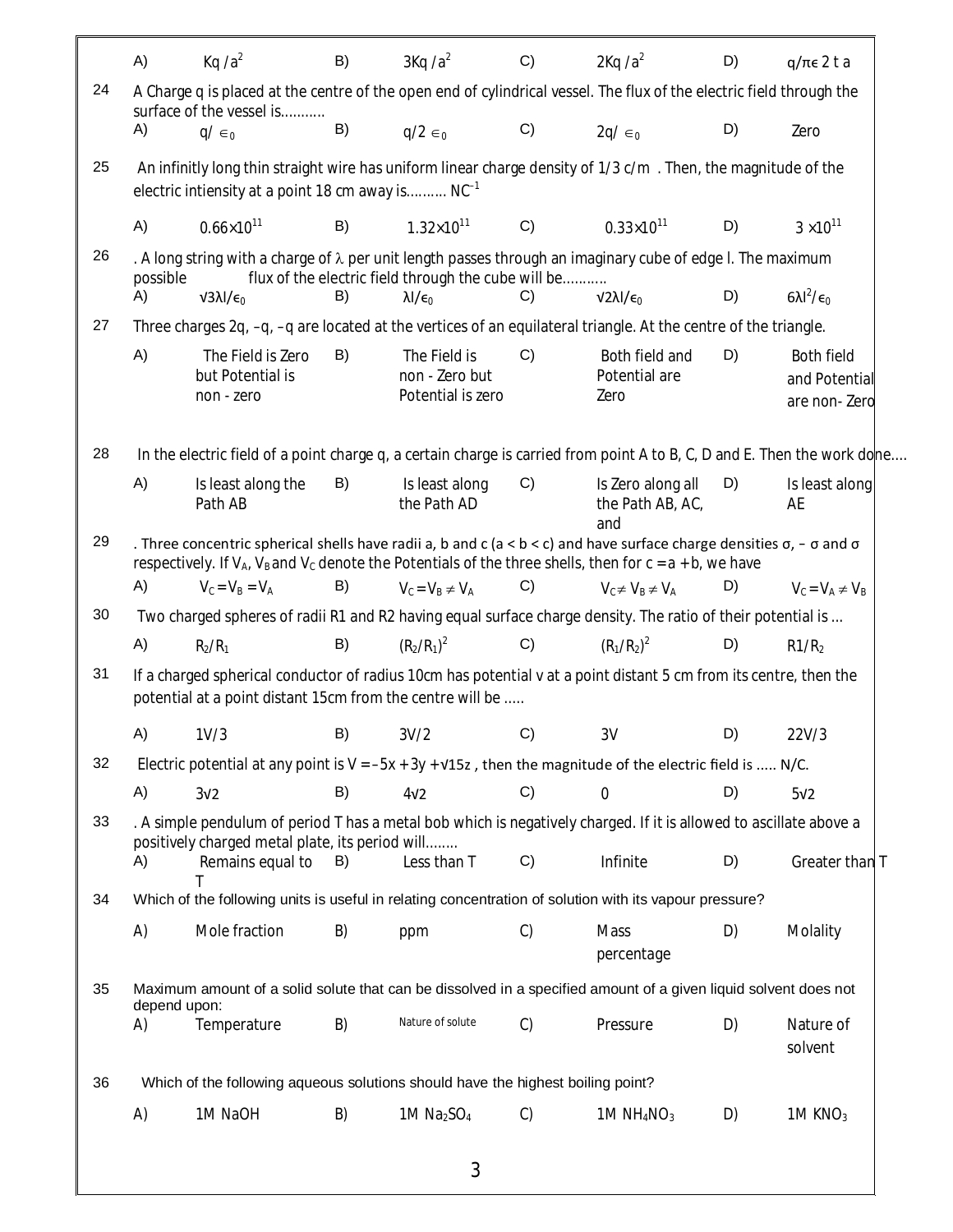| 37 |                                                                                                      | The value of Van't Hoff factors for KCI, NaCI and K <sub>2</sub> SO <sub>4</sub> respectively are:        |    |                                             |    |                                                                                                                                 |    |                                 |
|----|------------------------------------------------------------------------------------------------------|-----------------------------------------------------------------------------------------------------------|----|---------------------------------------------|----|---------------------------------------------------------------------------------------------------------------------------------|----|---------------------------------|
|    | A)                                                                                                   | 2,2 & 2                                                                                                   | B) | 2,2 & 3                                     | C) | 1,1 & 2                                                                                                                         | D) | 1,1 & 8 & 1                     |
| 38 |                                                                                                      | Value of Henry's constant K <sub>H</sub> is:                                                              |    |                                             |    |                                                                                                                                 |    |                                 |
|    | A)                                                                                                   | Increase with<br>increase in<br>temperature                                                               | B) | Decrease with<br>increase in<br>temperature | C) | Remains<br>constant                                                                                                             | D) | First increase<br>then decrease |
| 39 |                                                                                                      | The boiling point of a solvent containing a non-volatile sulute:                                          |    |                                             |    |                                                                                                                                 |    |                                 |
|    | A)                                                                                                   | Is depressed                                                                                              | B) | Is elevated                                 | C) | Does not change                                                                                                                 | D) | none                            |
| 40 |                                                                                                      | The molality of pure water is:                                                                            |    |                                             |    |                                                                                                                                 |    |                                 |
|    | A)                                                                                                   | 55.5                                                                                                      | B) | 20                                          | C) | 18                                                                                                                              | D) | 10                              |
| 41 |                                                                                                      | Which of the following concentrations is not affected by temperature:                                     |    |                                             |    |                                                                                                                                 |    |                                 |
|    | A)                                                                                                   | Normality                                                                                                 | B) | Molality                                    | C) | Molarity                                                                                                                        | D) | Formality                       |
| 42 |                                                                                                      | The number of moles of NaCl in 3 litres of 3M solution is:                                                |    |                                             |    |                                                                                                                                 |    |                                 |
|    | A)                                                                                                   | $\mathbf{1}$                                                                                              | B) | 3                                           | C) | 9                                                                                                                               | D) | 27                              |
| 43 | The amount of solute required to prepare 10 litres of decimolar solution is:                         |                                                                                                           |    |                                             |    |                                                                                                                                 |    |                                 |
|    | A)                                                                                                   | 0.01mole                                                                                                  | B) | 0.2mole                                     | C) | 0.05mole                                                                                                                        | D) | 1.0mole                         |
| 44 | One kilogram of water contains 4.0g of NaOH. The concentration of the solution is best expressed as: |                                                                                                           |    |                                             |    |                                                                                                                                 |    |                                 |
|    | A)                                                                                                   | 0.1molal                                                                                                  | B) | 0.1molar                                    | C) | decinormal                                                                                                                      | D) | About 0.1mole                   |
| 45 |                                                                                                      | Isotonic solutions are the solution having the same:                                                      |    |                                             |    |                                                                                                                                 |    |                                 |
|    | A)                                                                                                   | Surface tension                                                                                           | B) | Vapour pressure                             | C) | Osmotic<br>pressure                                                                                                             | D) | Viscosity                       |
| 46 |                                                                                                      | Which of the following is not a colligative property?                                                     |    |                                             |    |                                                                                                                                 |    |                                 |
|    | A)                                                                                                   | Depression in FP                                                                                          | B) | Elevation in BP                             | C) | Osmotic<br>pressure                                                                                                             | D) | Lowering of vapour<br>pressure  |
| 47 |                                                                                                      |                                                                                                           |    |                                             |    | An aqueous solution containing 6.0 g of urea in 500 ml of solution has a density equal to 1.05 g/cm <sup>3</sup> . If the molar |    |                                 |
|    | A)                                                                                                   | mass of urea is 60, then molality of solution is:<br>0.20                                                 | B) | 0.19                                        | C) | 0.10                                                                                                                            | D) | 1.20                            |
| 48 |                                                                                                      | Which pair will not form an ideal solution?                                                               |    |                                             |    |                                                                                                                                 |    |                                 |
|    | A)                                                                                                   | $C_2H_5Br$ & $C_2H_5I$                                                                                    | B) | $C_6H_5Br\&C_6H_5I$                         | C) | $C_6H_6$ & $C_6H_5CH_3$                                                                                                         | D) | $C_2H_5I$ & $C_2H_5QH$          |
| 49 |                                                                                                      | The Van't Hoff factor for 0.1 M Ba( $NO3$ ) <sub>2</sub> solution is 2.74. The degree of dissociation is: |    |                                             |    |                                                                                                                                 |    |                                 |
|    | A)                                                                                                   | 91.3%                                                                                                     | B) | 87%                                         | C) | 100%                                                                                                                            | D) | 74%                             |
| 50 |                                                                                                      | Camphor is often used in molecular mass determination because:                                            |    |                                             |    |                                                                                                                                 |    |                                 |
|    | A)                                                                                                   | High cryoscopic<br>constant                                                                               | B) | It is volatile                              | C) | It is solvent for<br>organic<br>substances s                                                                                    | D) | It is readily<br>available      |
|    |                                                                                                      |                                                                                                           |    |                                             |    |                                                                                                                                 |    |                                 |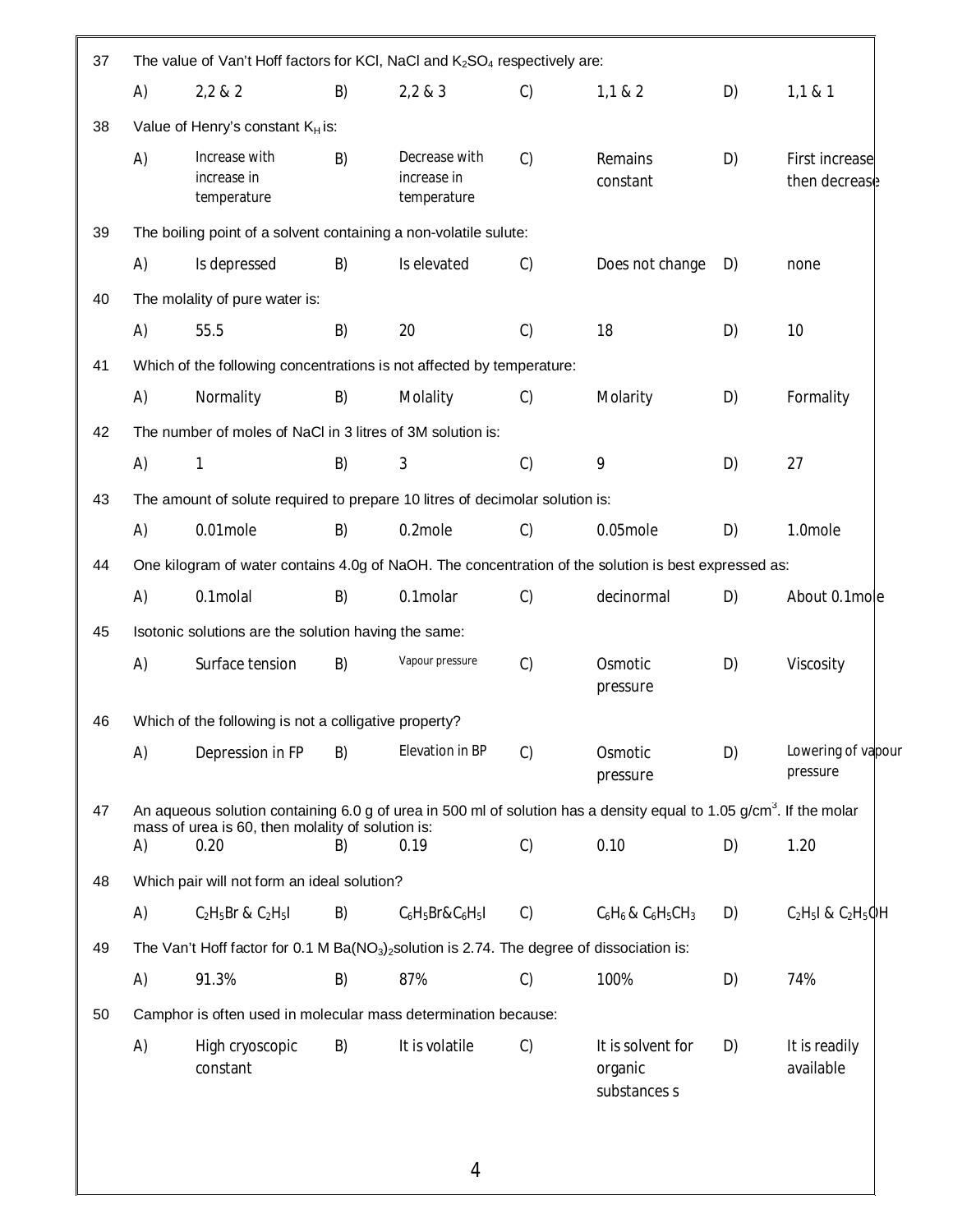| 51 |                    | The mole fraction of methanol in its 4.5 molal aqueous solution is:                                                                                                                                                                                                                          |    |                                     |               |                                                              |    |                                            |  |
|----|--------------------|----------------------------------------------------------------------------------------------------------------------------------------------------------------------------------------------------------------------------------------------------------------------------------------------|----|-------------------------------------|---------------|--------------------------------------------------------------|----|--------------------------------------------|--|
|    | A)                 | 0.250                                                                                                                                                                                                                                                                                        | B) | 0.125                               | $\mathcal{C}$ | 0.100                                                        | D) | 0.075                                      |  |
| 52 |                    | The difference between the electrode potentials of two electrodes when no current is drawn through the cell is called:                                                                                                                                                                       |    |                                     |               |                                                              |    |                                            |  |
|    | A)                 | Cell potential                                                                                                                                                                                                                                                                               | B) | Cell emf                            | C)            | Potential<br>difference                                      | D) | Cell voltage                               |  |
| 53 |                    | An electrochemical cell can behave like an electrolytic cell when:                                                                                                                                                                                                                           |    |                                     |               |                                                              |    |                                            |  |
|    | A)                 | $E_{cell} = 0$                                                                                                                                                                                                                                                                               | B) | $E_{cell}$ > $E_{ext}$              | $\mathcal{C}$ | $E_{ext}$ > $E_{cell}$                                       | D) | $E_{cell} = E_{ext}$                       |  |
| 54 |                    | The quantity of charge required to obtain one mole of aluminium from Al2O3 is:                                                                                                                                                                                                               |    |                                     |               |                                                              |    |                                            |  |
|    | A)                 | 1F                                                                                                                                                                                                                                                                                           | B) | 6F                                  | C)            | 3F                                                           | D) | 2F                                         |  |
| 55 |                    | Molar conductivity of ionic solution depends on:                                                                                                                                                                                                                                             |    |                                     |               |                                                              |    |                                            |  |
|    | A)                 | Pressure                                                                                                                                                                                                                                                                                     | B) | Distance between<br>electrodes      | C)            | Concentration of<br>solution                                 | D) | Surface area of<br>electrodes              |  |
| 56 |                    | The SI unit of molar conductivity is:                                                                                                                                                                                                                                                        |    |                                     |               |                                                              |    |                                            |  |
|    | A)                 | S $m^2$ mol <sup>-1</sup>                                                                                                                                                                                                                                                                    | B) | $S \text{ m}^{-1} \text{ mol}^{-1}$ | C)            | S m <sup>2</sup> mol                                         | D) | S $m^3$ mol <sup>-1</sup>                  |  |
| 57 |                    | If the conductivity and conductance of a solution is same then its cell constant is equal to:                                                                                                                                                                                                |    |                                     |               |                                                              |    |                                            |  |
|    | A)                 | 1                                                                                                                                                                                                                                                                                            | B) | $\boldsymbol{0}$                    | C)            | 10                                                           | D) | 1000                                       |  |
| 58 |                    | $E^0_{cell}$ and $\Delta G^0$ are related as:                                                                                                                                                                                                                                                |    |                                     |               |                                                              |    |                                            |  |
|    | A)                 | $\Delta G^0$ =nFE $^0$ <sub>cell</sub>                                                                                                                                                                                                                                                       | B) | $\Delta G = -nFE^{0}$ cell          | C)            | $\Delta G^0$ = -nFE <sup>0</sup> <sub>Cell</sub>             | D) | $\Delta G^0$ = - nFE <sup>o</sup> dell = 0 |  |
| 59 |                    | Rust is a mixture of :                                                                                                                                                                                                                                                                       |    |                                     |               |                                                              |    |                                            |  |
|    | A)                 | FeO& Fe $(OH)_3$                                                                                                                                                                                                                                                                             | B) | FeO& Fe(OH) $_2$                    | C)            | $Fe2O3$ & Fe(OH) <sub>3</sub>                                | D) | $Fe3O4$ & Fe(OH) <sub>3</sub>              |  |
| 60 |                    | The emf of the cell $Cu_{(s)}$   $Cu^{2+}$ (1M)    Ag <sup>+</sup> (1M)   Ag is 0.46 V. The standard REP of Ag <sup>+</sup> /Ag is 0.80 V. The standard                                                                                                                                      |    |                                     |               |                                                              |    |                                            |  |
|    | A)                 | REP of $Cu^{2+}/Cu$ is:<br>$-0.34V$                                                                                                                                                                                                                                                          | B) | 1.26V                               | C)            | $-1.26V$                                                     | D) | 0.34V                                      |  |
| 61 | A)                 | Consider the following $E^0$ values, $E^0$ (Fe <sup>3+</sup>  Fe <sup>2+</sup> ) = +0.77 V, $E^0$ (Sn <sup>2+</sup>  Sn) = - 0.14 V. Under standard conditions, the potential<br>for the reaction:<br>$Sn_{(s)} + 2Fe^{3+}_{(aq)} \rightarrow 2Fe^{2+}_{(aq)} + Sn^{2+}_{(aq)}$ is:<br>0.91V | B) | 1.04V                               | C)            | 1.68 V                                                       | D) | 0.63V                                      |  |
| 62 |                    | The limiting molar conductivities $\lambda^0$ for NaCl, KBr and KCl are 126, 152 ans 150 S cm <sup>2</sup> mol <sup>-1</sup> respectively. The $\lambda$ 0                                                                                                                                   |    |                                     |               |                                                              |    |                                            |  |
|    | for NaBr is:<br>A) | 278 S cm2 mol-1                                                                                                                                                                                                                                                                              | B) | 976 S cm2 mol-1                     | C)            | 128 S cm2 mol-1                                              | D) | 302 S cm2 mol-1                            |  |
| 63 |                    | For spontaneity of a cell, which is correct?                                                                                                                                                                                                                                                 |    |                                     |               |                                                              |    |                                            |  |
|    | A)                 | $\Delta G = 0, E^0 = 0$                                                                                                                                                                                                                                                                      | B) | $\Delta G = -ve, E^0 = 0$           | C             | $\Delta G$ = +ve, $E^0$ = 0 D) $\Delta G$ = -ve, $E^0$ = +ve |    |                                            |  |
| 64 | A)                 | A hydrogen gas electrode is made by dipping platinum wire in a solution of HCl of pH =10 and by passing hydroger gas<br>around the platinum wire at one atm pressure. The oxidation potential of electrode would be?<br>0.118V                                                               | B) | 1.18V                               | C)            | 0.059V                                                       | D) | 0.59V                                      |  |
|    |                    | When 0.1 mol MnO <sub>4</sub> <sup>2</sup> is oxidized, the quantity of electricity required to completely oxidize MnO <sub>4</sub> <sup>-1</sup> is:                                                                                                                                        |    |                                     |               |                                                              |    |                                            |  |
| 65 | A)                 | 96500 C                                                                                                                                                                                                                                                                                      | B) | 2x96500 C                           | C)            | 9650 C                                                       | D) | 96050C                                     |  |
|    |                    |                                                                                                                                                                                                                                                                                              |    |                                     |               |                                                              |    |                                            |  |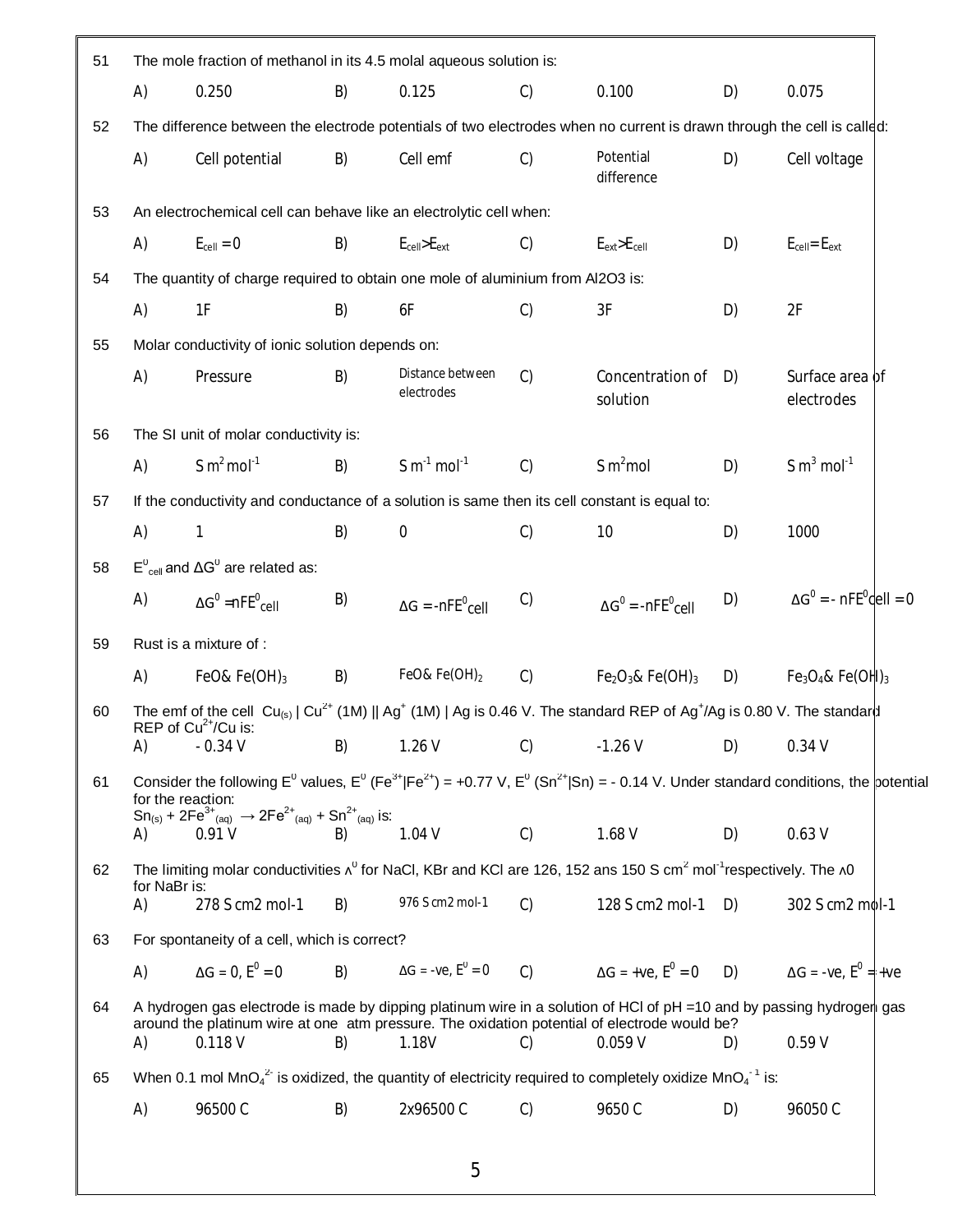| 66 | When the same quantity of electricity is passed for half an hour, the amount of Cu and Cr deposited are 0.375<br>and 0.30 respectively. Ratio of electrochemical equivalent of Cu and Cr is:.<br>A)<br>0.8                        | B) | 1.25                                                                                                        | C)                           | 2.5                                                   | D) | 1.62                          |
|----|-----------------------------------------------------------------------------------------------------------------------------------------------------------------------------------------------------------------------------------|----|-------------------------------------------------------------------------------------------------------------|------------------------------|-------------------------------------------------------|----|-------------------------------|
| 67 |                                                                                                                                                                                                                                   |    |                                                                                                             |                              |                                                       |    |                               |
|    | If $A = \begin{bmatrix} \cos\theta & -\sin\theta \\ \sin\theta & \cos\theta \end{bmatrix}$ , then $A^{T}+A=I_{2}$ , if<br>A) $\theta = n\pi, n \in Z$ B) $\theta = (2n + 1)\frac{\pi}{2}$ , C) $\theta = 2n\pi + \frac{\pi}{3}$ , |    | $n \in \mathbb{Z}$                                                                                          |                              | $n\in Z$                                              | D) | None of these                 |
| 68 | Out of the following matrices, choose that matrix which is a scalar matrix                                                                                                                                                        |    |                                                                                                             |                              |                                                       |    |                               |
|    | A)                                                                                                                                                                                                                                |    | $\begin{bmatrix} 0 & 0 \\ 0 & 0 \end{bmatrix}$ B) $\begin{bmatrix} 0 & 0 & 0 \\ 0 & 0 & 0 \end{bmatrix}$ C) |                              | $\begin{bmatrix} 0 & 0 \\ 0 & 0 \end{bmatrix}$        | D) | ГO <sub>1</sub><br> 0 <br>loJ |
| 69 | If A = $\begin{bmatrix} 0 & 2 \\ 3 & -4 \end{bmatrix}$ and $KA = \begin{bmatrix} 0 & 3a \\ 2b & 24 \end{bmatrix}$ , then the values of k,a,b are respectively                                                                     |    |                                                                                                             |                              |                                                       |    |                               |
|    | $-6, -12, -18$<br>A)                                                                                                                                                                                                              |    | $B) \t -6,4,9$                                                                                              | $C)$ -6,-4,-9                |                                                       | D) | $-6, 12, 18$                  |
| 70 | The matrix A = $\begin{bmatrix} 0 & 0 & 4 \\ 0 & 4 & 0 \\ 4 & 0 & 0 \end{bmatrix}$ is a                                                                                                                                           |    |                                                                                                             |                              |                                                       |    |                               |
|    | A)<br>Square matrix                                                                                                                                                                                                               | B) | Diagonal matrix C)                                                                                          |                              | Unit matrix                                           | D) | None of these                 |
| 71 | The number of possible matrices of order 3x3 with each entry 2 or 0 is                                                                                                                                                            |    |                                                                                                             |                              |                                                       |    |                               |
|    | A)<br>9                                                                                                                                                                                                                           | B) | 27                                                                                                          | C)                           | 81                                                    | D) | None of these                 |
| 72 | If A and B are matrices of the same order, then AB'-B'A is a                                                                                                                                                                      |    |                                                                                                             |                              |                                                       |    |                               |
|    | A)<br>Skew-symmetric<br>matrix                                                                                                                                                                                                    | B) | Null matrix                                                                                                 | C)                           | Unit matrix                                           | D) | Symmetric matrix              |
| 73 | If matrix A= $[a_{ij}]_{2\times 2}$ , where $a_{ij} = \begin{cases} 1, if \ i \neq 1 \\ 0, if \ i = j \end{cases}$ , then A <sup>2</sup> is equal to                                                                              |    |                                                                                                             |                              |                                                       |    |                               |
|    | A)                                                                                                                                                                                                                                |    |                                                                                                             | C)                           | 0                                                     | D) | $-1$                          |
| 74 | If A and B are square matrices of the same order, then (A+B)(A-B) is equal to                                                                                                                                                     |    |                                                                                                             |                              |                                                       |    |                               |
|    | $A^2 - B^2$<br>A)                                                                                                                                                                                                                 |    |                                                                                                             |                              | B) $A^2 - BA - AB - C$ $A^2 - B^2 + BA - AB$<br>$B^2$ |    | D) $A^2 - BA + B^2$   AB      |
| 75 | If a, b, c are distinct, then the value of x satisfying $\begin{vmatrix} 0 & x^2 - a & x^3 - b \\ x^2 + a & 0 & x^2 + c \end{vmatrix} = 0$ is                                                                                     |    | $\int x^4 + b$                                                                                              | $x-\ensuremath{\mathcal{C}}$ | $\overline{0}$                                        |    |                               |
|    |                                                                                                                                                                                                                                   |    |                                                                                                             |                              |                                                       |    | <b>OType equat</b> on here.   |
| 76 | A) c b) a<br>If $\omega$ is a non – real cube root of unity and n is not a multiple of 3, then $\Delta = \begin{vmatrix} 1 & \omega^n & \omega^{2n} \\ \omega^{2n} & 1 & \omega^n \\ \omega^n & \omega^{2n} & 1 \end{vmatrix}$ is |    |                                                                                                             |                              |                                                       |    |                               |
|    |                                                                                                                                                                                                                                   |    |                                                                                                             |                              |                                                       |    |                               |
| 77 | The value of $\begin{bmatrix} 5^2 & 5^3 & 5^4 \\ 5^3 & 5^4 & 5^5 \\ 5^4 & 5^5 & 5^6 \end{bmatrix}$<br>A)                                                                                                                          |    |                                                                                                             |                              |                                                       |    |                               |
|    | A)                                                                                                                                                                                                                                | B) | 0                                                                                                           | C)                           | 5 <sup>3</sup>                                        | D) | 5 <sup>3</sup>                |
| 78 | Let P and Q be two matrices of order 2xn and 2xp respectively . If n=p, then order of matrix 4P-3Q is Type equation here.                                                                                                         |    |                                                                                                             |                              |                                                       |    |                               |
|    | A)<br>Px <sub>2</sub>                                                                                                                                                                                                             | B) | 2xn                                                                                                         | C)                           | nx3                                                   | D) | pxn                           |
| 79 | If A is a 3x4 matrix and B is a matrix such that A'B and BA' are both defined. Then matrix B is of order                                                                                                                          |    |                                                                                                             |                              |                                                       |    |                               |
|    | A)<br>4x4                                                                                                                                                                                                                         | B) | 3x3                                                                                                         | C)                           | 4x3                                                   | D) | 3x4                           |
| 80 | Matrices A and B are inverses of each other if                                                                                                                                                                                    |    |                                                                                                             |                              |                                                       |    |                               |
|    | A)<br>AB=BA                                                                                                                                                                                                                       | B) | $AB = BA = O$                                                                                               | C)                           | $AB=O$ , $BA=I$                                       | D) | $AB = BA = I$                 |
| 81 | If a matrix A is both symmetric and skew symmetric then A is                                                                                                                                                                      |    |                                                                                                             |                              |                                                       |    |                               |
|    |                                                                                                                                                                                                                                   |    | 6                                                                                                           |                              |                                                       |    |                               |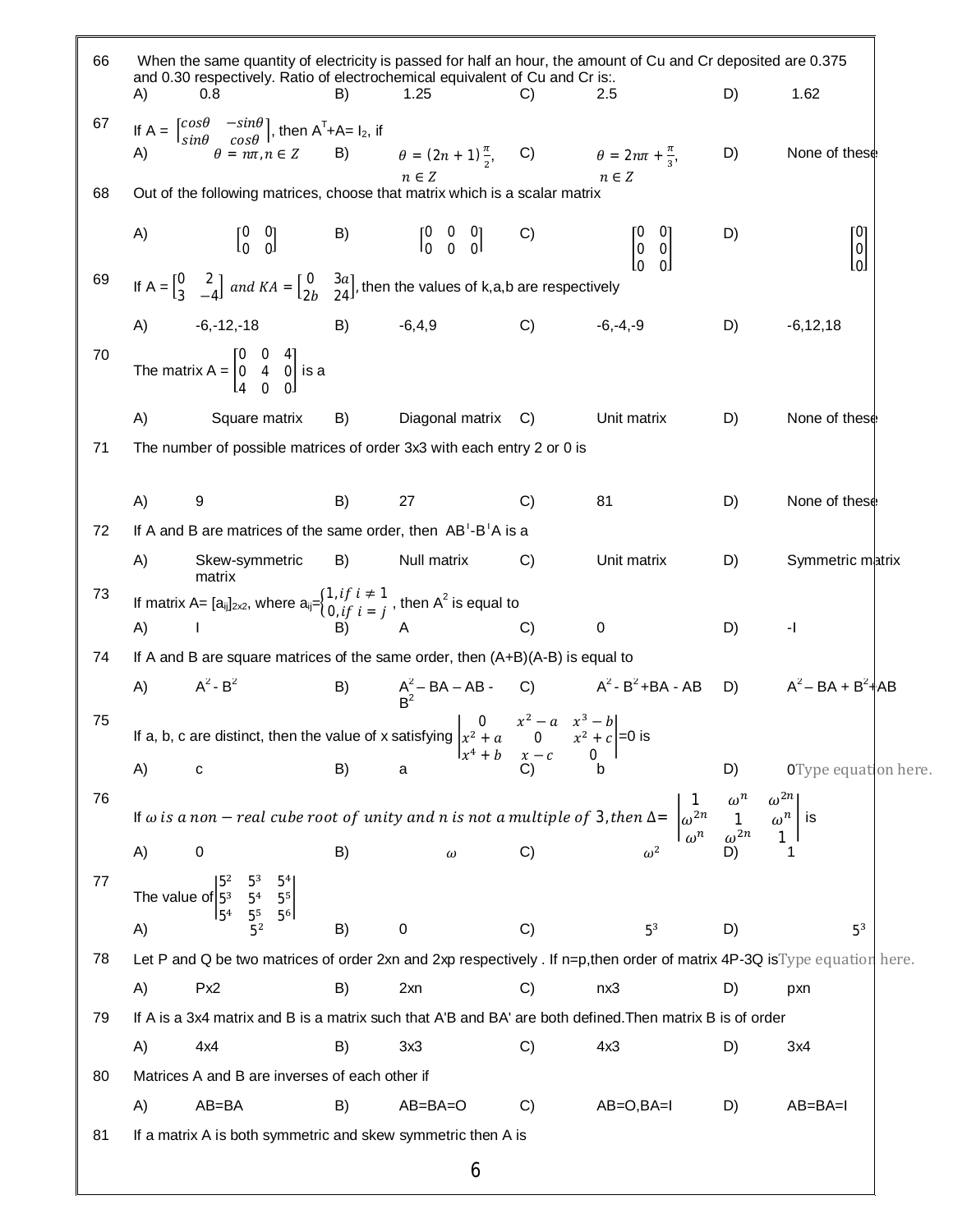|    | A)                       | Diagonal matrix                                                                                                                                                                                                                                  | B)                                  | Zero matrix                          | C)                            | Unit matrix              | D) | Square<br>matrix        |
|----|--------------------------|--------------------------------------------------------------------------------------------------------------------------------------------------------------------------------------------------------------------------------------------------|-------------------------------------|--------------------------------------|-------------------------------|--------------------------|----|-------------------------|
| 82 | A)                       | If A= $\left[\begin{array}{c} a_{ij}\end{array}\right]$ is a skew symmetric matrix of order n ,then aij is<br>0 for some i                                                                                                                       | B)                                  | 1 for some i                         | C)                            | 0 for all<br>i=1,2,n     | D) | 1 for all<br>$i=1,2,3n$ |
| 83 | A)                       | If A= $\begin{vmatrix} 0 & -4 & 1 \\ 2 & k & -3 \\ 1 & 2 & -1 \end{vmatrix}$<br>A) $\begin{vmatrix} k \neq 4 \end{vmatrix}$                                                                                                                      | B)                                  | $k = 8$                              | C)                            | $k \neq 8$               | D) | $k = 8$                 |
| 84 |                          | If A= $\begin{vmatrix} 1 & 1 & 1 \\ a & b & c \\ a^2 & b^2 & c^2 \end{vmatrix}$ and B= $\begin{vmatrix} 1 & bc & a \\ 1 & ca & b \\ 1 & ab & c \end{vmatrix}$ then<br>A) $\begin{vmatrix} 1 & 1 & 1 \\ 1 & b & 1 \\ 1 & ab & c \end{vmatrix}$ A+ |                                     | $A+2B=0$                             |                               |                          |    |                         |
| 85 |                          | If $A = \begin{bmatrix} 2 & 0 & 0 \\ 0 & 2 & 0 \\ 0 & 0 & 2 \end{bmatrix}$ , then $A^5 =$                                                                                                                                                        |                                     |                                      | C)                            | $A = B$                  | D) | $2A+B=0$                |
|    | A)                       |                                                                                                                                                                                                                                                  | B)                                  | 10A                                  | C)                            | 16A                      | D) | 32A                     |
| 86 |                          | If A is a matrix of order 3 and $ A =8$ , then $ adj A =$                                                                                                                                                                                        |                                     |                                      |                               |                          |    |                         |
|    | A)                       | $\overline{\phantom{0}}$ 1                                                                                                                                                                                                                       | B)                                  | $\overline{2}$                       | C)                            | $2^3$                    | D) | $2^6$                   |
| 87 |                          | If $A^2 - A + I = 0$ then the inverse of A is                                                                                                                                                                                                    |                                     |                                      |                               |                          |    |                         |
|    | A)                       | $A^{-2}$                                                                                                                                                                                                                                         | B)                                  | $A + I$                              | C)                            | $I - A$                  | D) | $A - I$                 |
| 88 |                          | If A is a square matrix such that $A^2 = I$ , then $A^{-1}$ is equal to                                                                                                                                                                          |                                     |                                      |                               |                          |    |                         |
|    | A)                       | $A + I$                                                                                                                                                                                                                                          | B)                                  | A                                    | C)                            | 0                        | D) | 2A                      |
| 89 | A)                       | If $A = \begin{bmatrix} 2 & 3 \\ 5 & -2 \end{bmatrix}$ be such that $A^{-1} = kA$ , then k equals<br>19                                                                                                                                          | B)                                  | 1/19                                 | C)                            | $-19$                    | D) | $-1/19$                 |
| 90 |                          | There are two values of a which makes the determinant $A = \begin{vmatrix} 1 & -2 & 5 \\ 2 & a & -1 \\ 0 & 4 & 2a \end{vmatrix}$ equal to 86. The sum of these two values                                                                        |                                     |                                      |                               |                          |    |                         |
|    | is<br>A)                 | 4                                                                                                                                                                                                                                                | B)                                  | 5                                    | C)                            | $-4$                     | D) | 9                       |
| 91 |                          | The maximum value of A= $\begin{vmatrix} 1 & 1 & 1 \\ 1 & 1 + sin\phi & 1 \end{vmatrix}$ is ( $\emptyset$ <i>is real</i> )                                                                                                                       |                                     |                                      |                               |                          |    |                         |
|    | A)                       | $\frac{1}{2}$                                                                                                                                                                                                                                    | $1 + cos \phi$<br>B)                | 1<br>$1\vert$                        | C)                            | $\sqrt{2}$               | D) | $\frac{\sqrt{3}}{2}$    |
| 92 |                          | If a,b,c are in A.P then value of determinant $x + 3$                                                                                                                                                                                            |                                     | $\sqrt{x + 2}$<br>$x + 3$<br>$x + 4$ | $x + 2a$<br>$x + 2b$ is       |                          |    |                         |
|    | A)                       | $\pmb{0}$                                                                                                                                                                                                                                        | B)                                  | $\int x + 4$<br>$x + 5$<br>1         | $x + 2c$<br>C)                | X                        | D) | 2x                      |
| 93 |                          | The number of solutions of system of equations:                                                                                                                                                                                                  |                                     |                                      | $2x+y-z=7$                    |                          |    |                         |
|    |                          |                                                                                                                                                                                                                                                  |                                     |                                      | $x-3y+2z=1$<br>$x+4y-3z=5$ is |                          |    |                         |
|    | A)                       | 3                                                                                                                                                                                                                                                | B)                                  | $\boldsymbol{2}$                     | C)                            | 1                        | D) | $\boldsymbol{0}$        |
| 94 | II a<br>If $A = 0$<br>lю | O<br>OΤ<br>0 then the value of $ adjA $ is<br>$\boldsymbol{a}$<br>OЛ<br>a                                                                                                                                                                        |                                     |                                      |                               |                          |    |                         |
|    | A)                       | $a^{27}$                                                                                                                                                                                                                                         | B)                                  | $a^9$                                | C)                            | $a^6$                    | D) | $a^2$                   |
| 95 |                          | If A is a skew symmetric matrix then $A^2$ is a                                                                                                                                                                                                  |                                     |                                      |                               |                          |    |                         |
|    | A)                       | zero matrix                                                                                                                                                                                                                                      | B)                                  | symmetric<br>matrix                  | C)                            | skew symmetric<br>matrix | D) | none of<br>these        |
| 96 |                          | If A, B, C are angles of a triangle, then the determinant<br>cosC<br>$-1$<br>$-1$<br>cosC<br>lcosB<br>cosA                                                                                                                                       | cosB<br>$cos A$ is equal to<br>$-1$ | 7                                    |                               |                          |    |                         |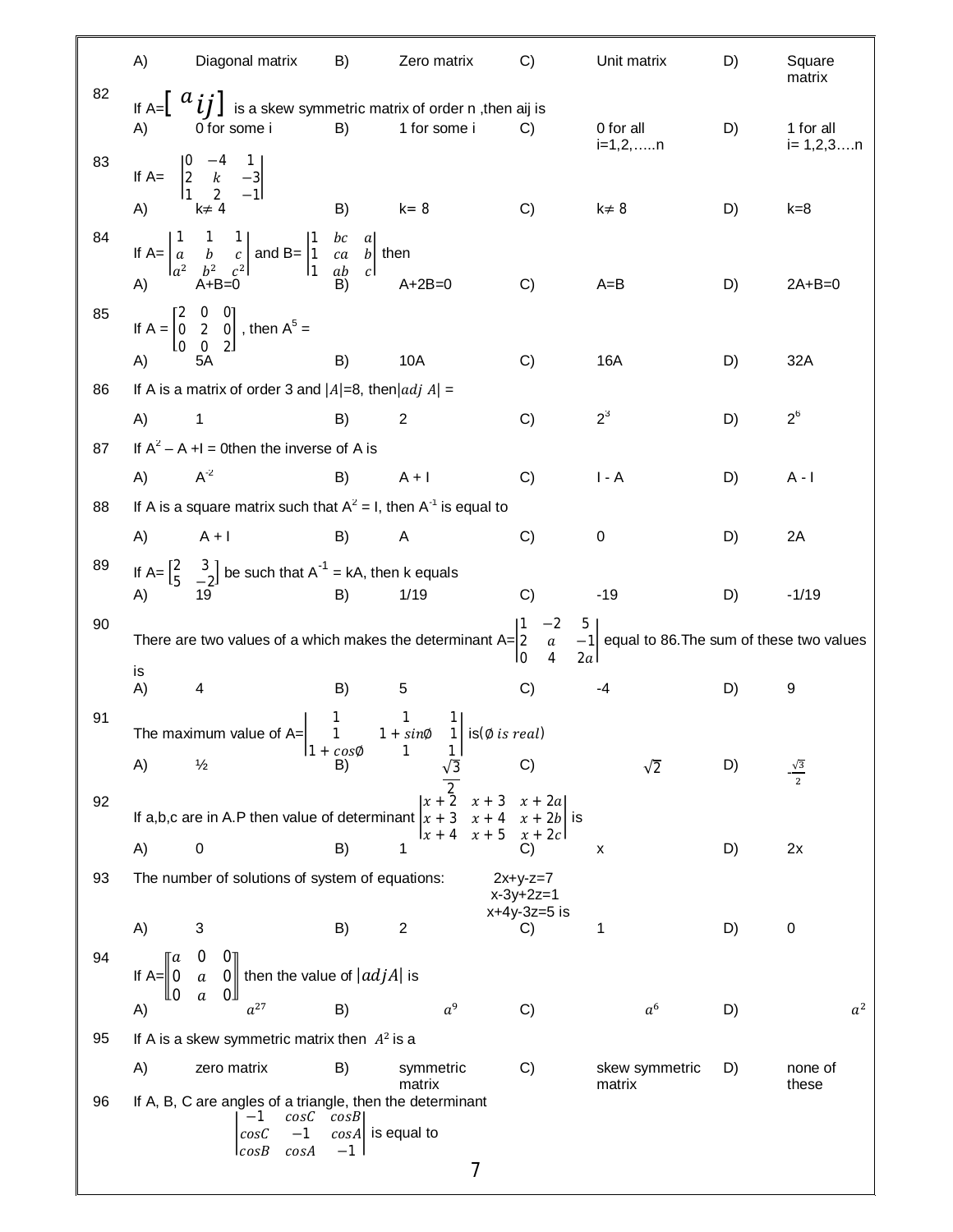|     | A)          | 0                                                                                                                                                                                                   | B) | -1        | C) |      | D)     | none |
|-----|-------------|-----------------------------------------------------------------------------------------------------------------------------------------------------------------------------------------------------|----|-----------|----|------|--------|------|
| 97  |             | If x,y,z are all different from zero and $\begin{vmatrix} 1+x & 1 & 1 \\ 1 & 1+y & 1 \\ 1 & 1 & 1+z \end{vmatrix} = 0$ then the value of $x^{-1} + y^{-1} + z^{-1}$ is<br>A) xvz B) -1 C) -x-y-z D) |    |           |    |      |        |      |
|     |             |                                                                                                                                                                                                     |    |           |    |      |        | none |
| 98  |             | If A and B are matrices of order 3x3 and $ A $ +5 and $ B $ =3 then $ 3AB $ is                                                                                                                      |    |           |    |      |        |      |
|     | A)          | 400                                                                                                                                                                                                 | B) | 405       | C) | 385  | D)     | 150  |
| 99  | cofactor is | The value of a third order determinant is 12 then the value of determinant formed by replacing each element by its                                                                                  |    |           |    |      |        |      |
|     | A)          | 124                                                                                                                                                                                                 | B) | 140       | C) | 144  | D)     | 128  |
| 100 |             | If A= $\begin{vmatrix} 2 & k & -3 \\ 0 & 2 & 5 \\ 1 & 1 & 3 \end{vmatrix}$ then $A^{-1}$ exists if<br>A) $k=2$ B)                                                                                   |    |           |    |      |        |      |
|     |             |                                                                                                                                                                                                     |    | $k\neq 2$ |    | k=-2 | D)none |      |

---------------